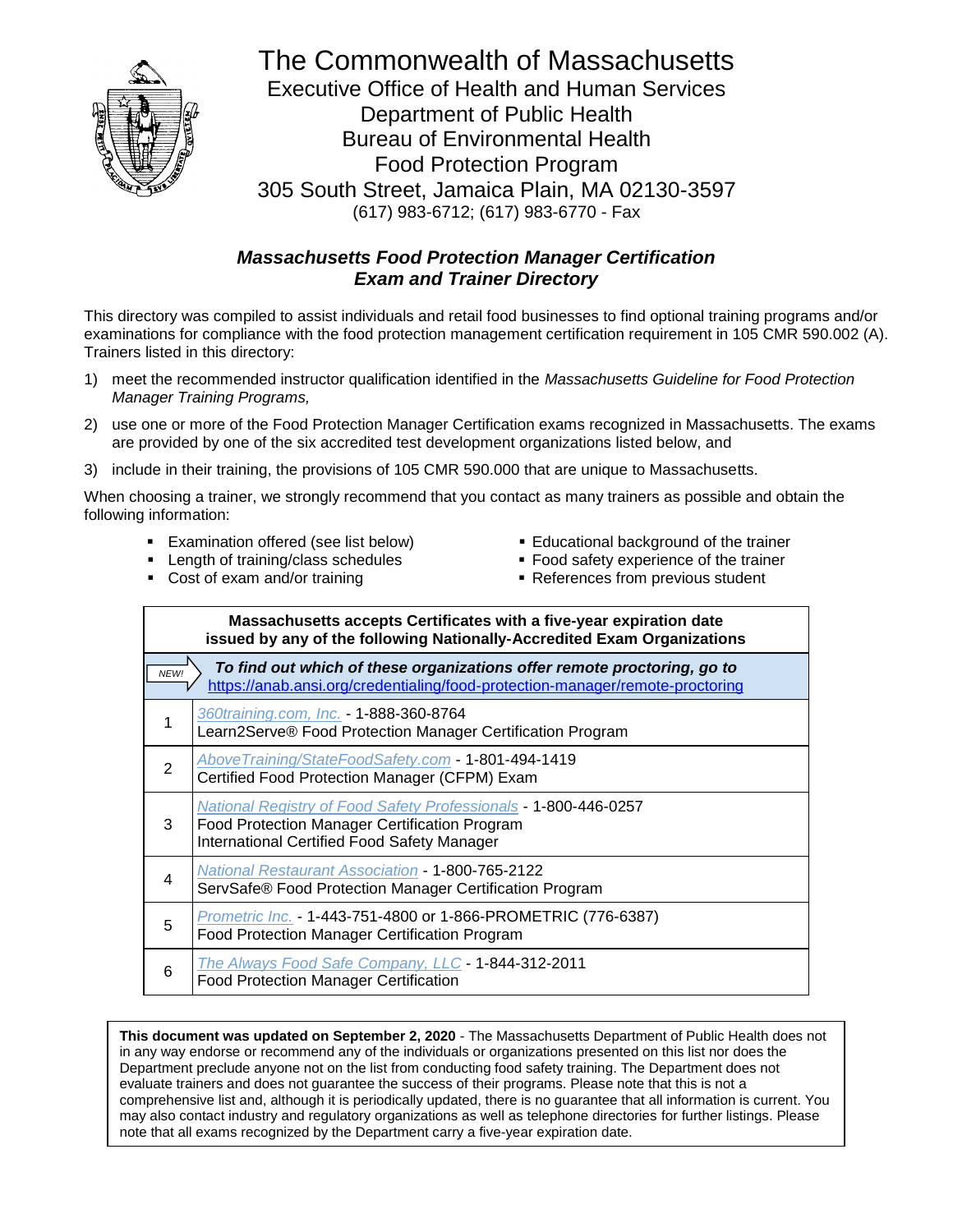## **Patricia Alves, MBA**

10 King's Row Sandwich, MA 02563 Tel: 508-888-6351 PatriciaEdwar2@aol.com *Instructional Languages: English, Portuguese*

## **Melissa Anne Baron, MSH, RD, LD/N**

11 Hubbard Street Lenox, MA 01240 Tel: 413-637-3451(H) Tel: 413-358-3031(Cell) melissabaron@aol.com www.safefoodworks.com *Instructional Languages: English*

## **Lisa Berger, MPH, CP-FS**

PO Box 180446 Boston, MA 02118 Tel: 617-445-1647 Fax: 617-974-8764 lisa@servingsafefood.com www.servingsafefood.com *Instructional Languages: English, Spanish, Portuguese*

## **Henry M.J. Biagi**

26 James St. Extension Derry, NH 03038-4527 Tel: 603-434-0536 Fax: 603-434-0537 designsbybiagi@comcast.net *Instructional Languages: English*

## **Arthur Bloomquist**

109 West St. Plympton, MA 02367 Tel: 781-585-2666 arthurbloomquist@yahoo.com www.cleanrestaurants.com *Instructional Languages: English*

## **Gary Boudreau, CP-FS**

6 Crawford St., Suite 12 Cambridge, MA 02139 Tel: 617-599-3590 Fax: 617-576-4712 gary@bluefinconsultants.com www.bluefinconsultants.com *Instructional Languages: English, Spanish*

## **Robert E. Castagna, MS, MLA, MFA**

8 Lothrop Street Plymouth, MA 02360 Tel: 508-927-4187 redhookcuisine@gmail.com *Instructional Languages: English*

## **Suzanne Fusini Collins, RN, MSN, MBA**

52 Palmer Rd., P.O. Box 394 Brimfield, MA 01010 Tel: 413-245-4575 Fax: 413-245-4575 suzcollins@charter.net *Instructional Languages: English*

## **Jacqueline McKenna-Dalton, CP-FS, CEHT**

18 Lexington Lane Millis, MA 02054 and 76 Willow Street West Roxbury, MA 02132 Tel: 781-267-3985 Fax: none Jacqulidalt@aol.com *Instructional Languages: English*

## **Victoria J D'Costa**

968 Washington St. Stoughton, MA 02072 Tel: 781-344-6344 Fax: 781-341-3978 VDCosta@ESIQual.com www.ESIQual.com *Instructional Languages: English, Spanish*

## **Kevin C. Doherty, CEC, CP-FS**

27 Sparhawk St. Brighton, MA 02135 Tel: 617-624-2503 Fax: 617-624-1660 *Instructional Languages: English*

## **Richard Doyon, MS**

12 Cleveland Rd. Beverly, MA 01915 Tel: 978-232-9900 Fax: 508-862-0105 pilgrimone@aol.com *Instructional Languages: English, Spanish*

## **John Donohue**

34 Donald Tennant Circle North Attleboro, MA 02760 Tel: 508-699-4340 Fax: 508-699-4340 JD02760@yahoo.com *Instructional Languages: English*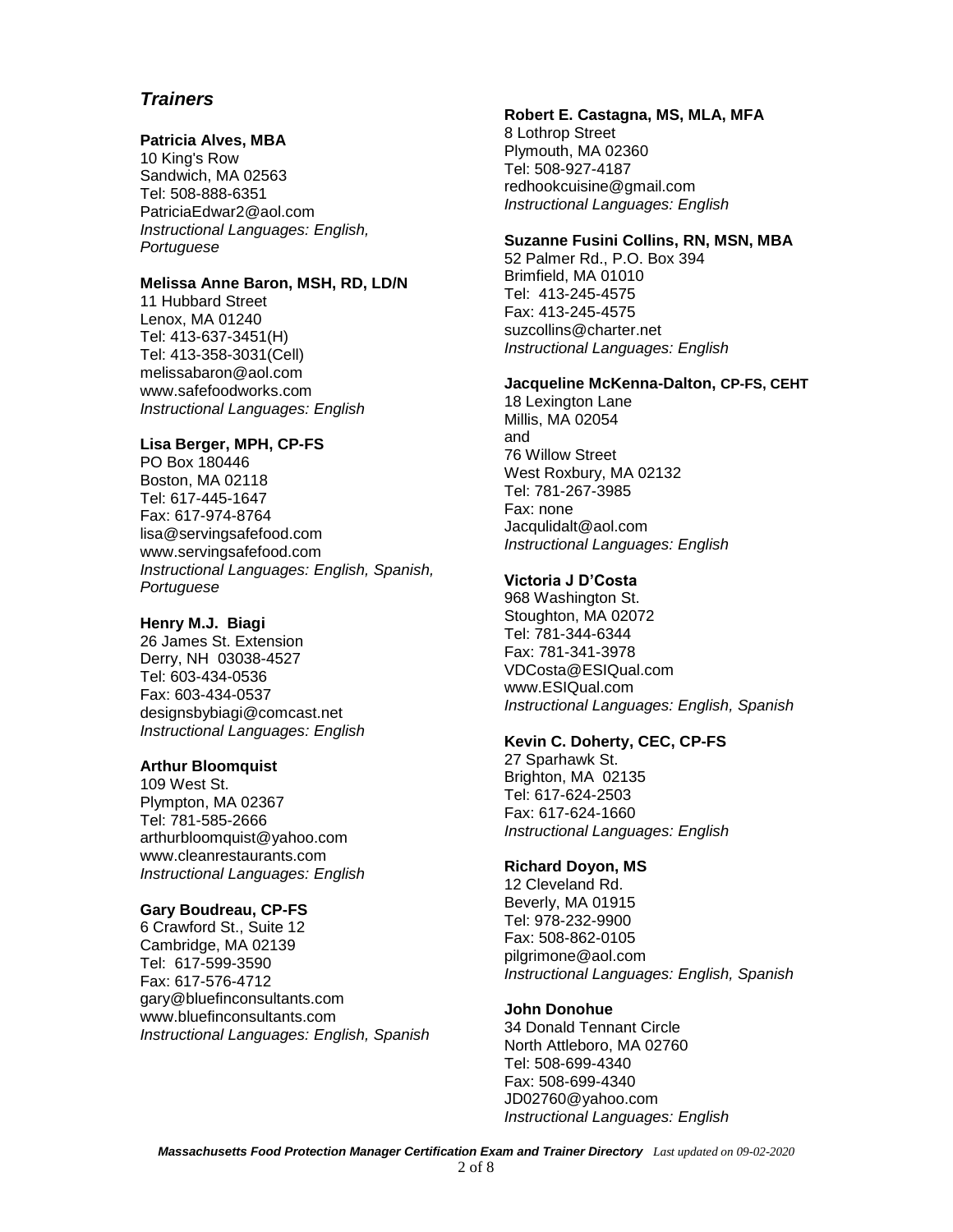## **Fred T. Faria**

56 Main Street/P.O. Box 165 Hope, RI 02831 Tel: 401-828-5355 Fax: 401-822-4068 ftfaria001@gmail.com www.fariaassociates.net *Instructional Languages: English, Spanish*

## **John Fratiello**

1005 Main Street, Suite 1225 Pawtucket, RI 02860 Tel: 401-475-9696 Cell: 860-460-5569 Jfrat3@gmail.com www.kidsfirstri.org *Instructional Languages: English*

## **Thomas J. Goodfellow, RS, CHO, CEHT**

53 Sailfish Drive East Falmouth, MA 02536 Tel: 617-364-2647 tgfelo46@gmail.com *Instructional Languages: English* 

## **Lisa Smith Gossels, MS, RD, LDN**

12 Juniper Lane Framingham, MA 01701 Tel: 508-397-9048 Lisasmithrd@verizon.net LESRD712@gmail.com *Instructional Languages: English*

## **Monica V. Grezzi-Mulea**

247 Northampton St., Suite 1 P.O. Box 358 Easthampton, MA 01027 Tel: 413-387-2204 safeandhealthyedu@yahoo.com www.safeandhealthyedu.com *Instructional Languages: English, Spanish*

## **Allen Gromko, CP-FS**

11 Heard Drive Ipswich, MA 01938 Tel: 978-356-4942 Fax: 978-356-9606 allengromko@verizon.net *Instructional Languages: English*

## **Rajit Gupta, MPH, REHS/RS, CP-FS**

100 Summer Street, Apt. 1-4 Watertown, MA 02472 Tel: 617-230-8634 guptafsconsulting@gmail.com *Instructional Languages: English, Punjabi, Hindi, Urdu*

## **Victoria E. Hart**

3 Gardner Road Peabody, MA 01960 Tel: 508-596-4169 Fax: 978-977-0480 vhartsolutionservices@gmail.com *Instructional Languages: Spanish, English*

## **Ronald Herzberg, RS**

PO Box 898 Sagamore Beach, MA 02562 Tel: 508-888-3775 Fax: 719-466-7655 handsonhealthassociates.com *Instructional Languages: English*

## **Patrick Higgins**

PO Box 24 Swansea, MA 02777 Tel: 508-642-5274 Fax: 866-283-8301 patrick@servsafeclasses.com *Instructional Languages: English*

## **Ruth I. Jones BSN, RN, BC, CP-FS**

440 East Squantum Street Quincy, MA 02171 Tel: 617-376-1286 Cell: 617-708-6812 Fax: 617-376-1161 rjones@quincyma.gov www.quincyma.gov *Instructional Languages: English*

# **Rose Marie Karparis, RN, MPH**

68 Florence Rd. Florence, MA 01062 Tel: 413-584-9355 Cell: 413-250-3050 roe.karparis@comcast.net *Instructional Languages: English*

## **Janice L. King, RD, LDN, SFNS**

147 West Main St. West Brookfield, MA 01585 Tel: 508-867-9735 Fax: 508-867-2600 janicelking@rcn.com *Instructional Languages: English*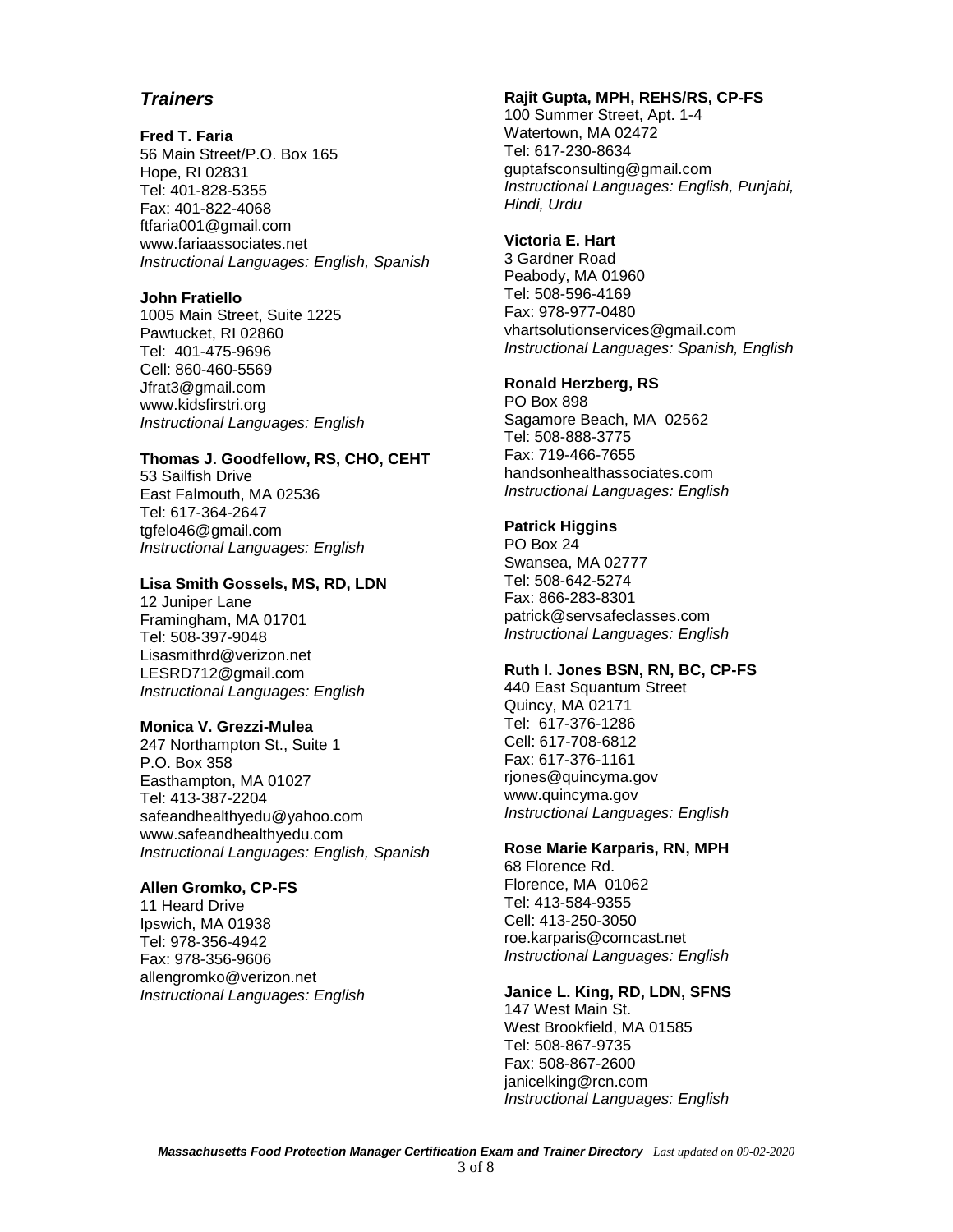#### **Dirk Kiefer**

157 B Hartford Str. Natick, MA 01760 Tel: 508-816-9694 Fax: 508-315-3065 Kief53@aol.com *Instructional Languages: English, Spanish, Portugese*

## **Adrian "Bud" Konn, CP-FS**

45 Woodhill Hooksett Road Bow, NH 03304 Tel: 855-478-7246 Fax: 603-224-3663 [Bud@HRFoodSafe.com](mailto:Bud@HRFoodSafe.com) [www.HRFoodSafe.com](http://www.hrfoodsafe.com/) *Instructional Languages: English, Spanish*

#### **Bon Koo**

232 California Street Newton, MA 02458 Tel: 617-216-3830 info@seatoyousushi.com m.seatoyousushi.com *Instructional Languages: English*

## **Karl W. Krawczyk**

617 Montgomery St. Chicopee, MA 01020 Tel: 413-885-5288 kkrawczyk@cpsge.org roadkingflhri@charter.net *Instructional Languages: English*

## **Wai Pak Kwan**

18 Apex St. Quincy, MA 02169 Tel: 781-664-7428 helloroger1999@yahoo.com *Instructional Languages: English, Mandarin, Cantonese, Fujianese, and Taisonese*

#### **Dottie LeBeau**

P.O. Box 37 Hope, RI 02831 Tel: 401-385-9040 Fax: 401-385-9041 deejaylebeau@verizon.net www.foodsafety-certification.com *Instructional Languages: English*

#### **Joanne Lee, RS**

44 Mill St. Boston, MA 02122 Tel: 617-645-5291 joannecurtislee@gmail.com www.hoteltrainingcenter.org [click on ServSafe (bottom of page)] *Instructional Language: English*

#### **Marcia Lee, MS**

58 Dublin Dr. Plymouth, MA 02360 Tel: 508-591-3233 info@Audit-On.com Audit-On.com *Instructional Languages: English, Spanish*

#### **Maureen Lee**

18 Shipley Circle Westford, MA 01886 Tel: 978-621-2616 Fax: 978-692-1096 mojinsolutions.com maureen.lee@mojinsolutions.com *Instructional Languages: English, Spanish, and Chinese*

#### **Cindy L. Luu, M.D.**

1095 Commonwealth Ave Suite 300 Boston, MA 02215 Tel: 617-787-6888 Fax: 617-787-7888 cindy\_luu@winvestllc.com *Instructional Languages: English, Cantonese*

## **Grace Martins R.N.**

81 Main Street Suite #8 Peabody, MA 01960 Tel: 978-977-0717 Fax: 978-531-7277 mshcgrace@aol.com *Instructional Languages: Portuguese, Brazilian, English*

# **Heather D. McGowan, RD, LDN**

15 Rabbit Run West Harwich, MA 02671 Tel: 508-430-8535 Fax: 508-430-8535 heather@the-natural-solution.com www.The-Natural-Solution.com *Instructional Languages: English*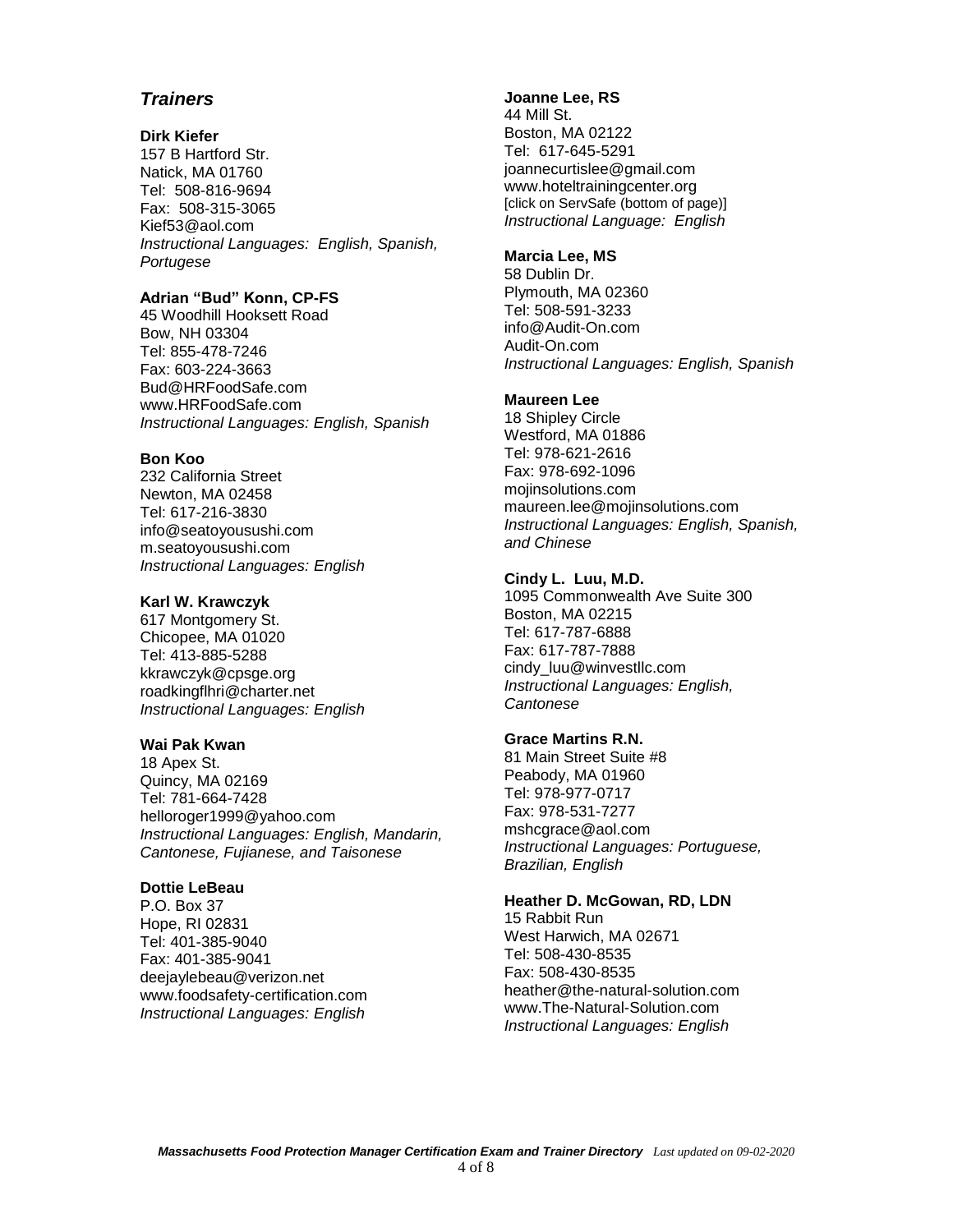#### **Edward Micu**

77 Old Stage Rd. Chelmsford, MA 01824 Tel: 508-254-7669 emicu@comcast.net *Instructional Languages: English*

#### **Carol S. Mier, MA, RD, LDN**

P.O. Box 485 Sagamore Beach, MA 02562 Tel: 401-456-8477 miercarol@netscape.net *Instructional Languages: English*

## **Synthia Mimms**

195 Pleasant Street Melrose, MA 02176 Tel: 618-407-3749 synthiamimms@gmail.com www.crystalcateringstl.com *Instructional Languages: English, Spanish*

#### **Peter M. Mirandi, MPH**

Registered Sanitarian North Shore Community College Ferncroft Rd. Danvers, MA 01923 Tel: 978-774-3001 MPHenviro@gmail.com www.MPHfoodsafety.com *Instructional Languages: English* 

### **Marshie Morgan**

200 Western Ave. Bertram, TX 78605 Tel: 817-291-6000 marshie@mmbizsolutions.com https://www.mmbizsolutions.com/ *Instructional Languages: English*

#### **John Morrell, Ph.D, RS, CHO**

PO Box 268 Marshfield, MA 02050-0268 Tel: 781-837-1395 Fax: 781-837-4820 *Instructional Languages: English*

#### **David Nash, Ph.D., MPH, CP-FS**

2734 North Fifth Street, 2nd Floor Philadelphia, PA 19133 Tel: (800)723-3873 Fax: (215) 634-6184 afoodsafety@yahoo.com *Instructional Languages: English, Spanish*

#### **Eric F. Nusbaum, Ph.D, CHA**

15 Grove St. Greenfield, MA 01301-2325 Tel: 413-774-2786 Fax: 413-774-1726 and 8 Poquanticut Ave. North Easton, MA 02356-2634 Tel: 617-938-8668 wheelwrightconsultants@verizon.net www.wheelwrightconsultants.com *Instructional Languages: English, Spanish*

## **David Nyachuba, Ph.D**

397 Front Street Chicopee, MA 01013 Tel: (413) 331-3322 david.nyachuba@gmail.com *Instructional Languages*: English

## **Marlene O'Connell**

54 Messinger St. Canton, MA 02021 Tel: 339-927-3061 Fax: 781-899-3124 Moc1111@aol.com *Instructional Languages: English*

#### **Merridith A. O'Leary**

6 Cheryl Lane Southampton, MA 01073 Tel: 413-588-6234 westernmassfoodsafety@yahoo.com *Instructional Languages: English*

#### **Leslie Oliver, RD, RN, LDN**

39 Boylston St. Boston, MA 02116 Tel: 617-654-1228 Fax: 617-542-4705 loliver@stfrancishouse.org www.stfrancishouse.org *Instructional Languages: English*

#### **Dennis Palazzo, CP-FS**

67 Old Rowley Rd. Newbury, PA 01951 Tel: 978-417-6118 dennispalazzo@MPHfoodprotection.com www.MPHfoodprotection.com *Instructional Languages: English*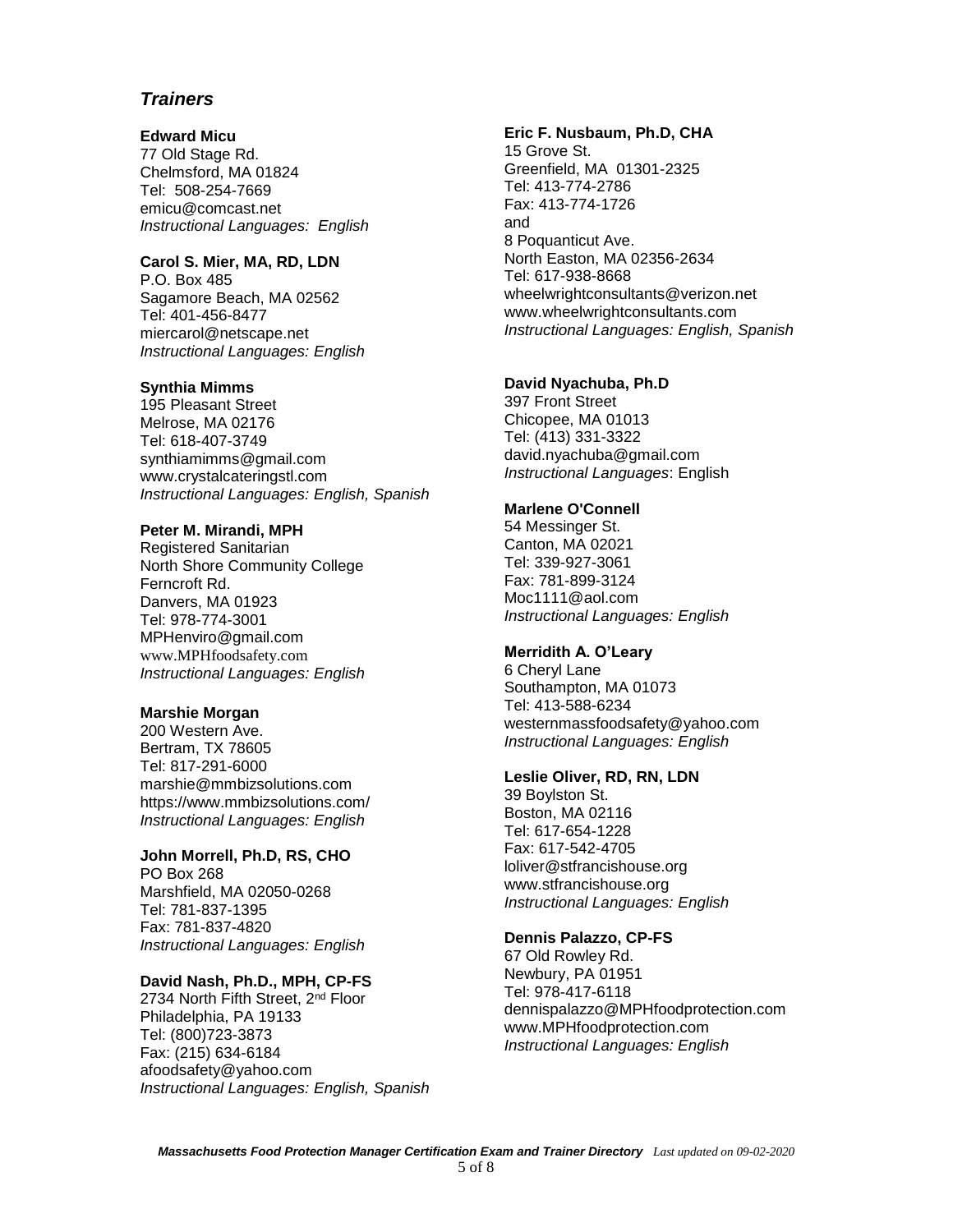## **Tara Paster, CP-FS, FMP**

25 Swinehart Rd. Gilbertsville, PA 19525 Tel: 610-970-1776 Fax: 610-970-1760 Tara.paster@pastertraining.com info@pastertraining.com www.pastertraining.com *Instructional Languages: English*

#### **Devendra Patil**

600 W. Cummings Park, Suite 1700 Woburn, MA 01801 Tel: 978-710-0128 sales@foodsafetyma.com www.foodsafetyma.com *Instructional Languages: English*

## **Susan Plaisted**

22 Maple Street Amesbury, MA 01913 Tel: 978-270-0063 susanplaisted@rocketmail.com *Instructional Languages: English*

## **Arnold Price**

P.O. Box 1432 Westford, MA 01886 Tel: 978-846-2044 a\_price55@yahoo.com *Instructional Languages: English*

## **Cindy Rice, RS, MSPH, CP- FS**

70 Christina Dr. Braintree, MA 02184 Tel: 781-356-1467 Fax: 781-356-3960 cindy@easternfoodsafety.com www.easternfoodsafety.com *Instructional Languages: English*

## **Charles B. Rocha, Jr., MA**

934 Williamsburg Circle Warwick, RI 02886 Tel: 401-829-0261 chipr@gmail.com www.skillsbuildingamerica.org *Instructional Languages: English, Spanish*

## **Pamela Ross-Kung, MS, RS**

57 Longmeadow Road Norwood, MA 02062 Tel: 781-605-8518 prosskung@safefoodmanagement.com *Instructional Languages: English*

## **Michael A. Sarasin**

250 Pawtucket Blvd. Tyngsboro, MA 01879 Tel: 978-518-5560 Fax: none and 430 North End Blvd. Salisbury, MA 01952 Tel: 978-499-0009 michaelsarasin@yahoo.com *Instructional Languages: English*

## **Alfred Scoglio, RS**

89 Winthrop Rd. Plymouth, MA 02360 Tel: 508-746-9353/ 508-930-1761 Fax: 508-746-9353 (call before faxing) alsco.foodcheck@verizon.net *Instructional Languages: English*

## **Shixian Sheng, MA**

87 Tyler Street, 5th Floor Boston, MA 02111 Tel: 617-426-9492 (w) Tel: 781-321-5065 (c) Fax: 617-482-2316 shixians55@gmail.com www.aaca-boston.org *Instructional Languages: Chinese and English*

#### **Nancy Simonds-Ruderman**

81 Noblehurst Ave. Pittsfield, MA 01201 Tel: 413-429-7173 Fax: 413-443-3352 berkshiresafefood@gmail.com www.berkshiresafefood.com *Instructional Languages: English and Spanish*

## **Suzanne Stimson**

69 Elm St. Franklin, MA 02038 Tel: 508-846-0442 Fax: 508-541-8346 stimresources@verizon.net www.providingsafefood.com *Instructional Languages: English* 

## **William Tribelli Sr.**

P.O. Box 3681 Cranston, RI 02910 Tel: 401-275-5004 Fax: 401-275-5568 w.tribel@verizon.net www.tribelliconsulting.com *Instructional Languages: English*

*Massachusetts Food Protection Manager Certification Exam and Trainer Directory Last updated on 09-02-2020*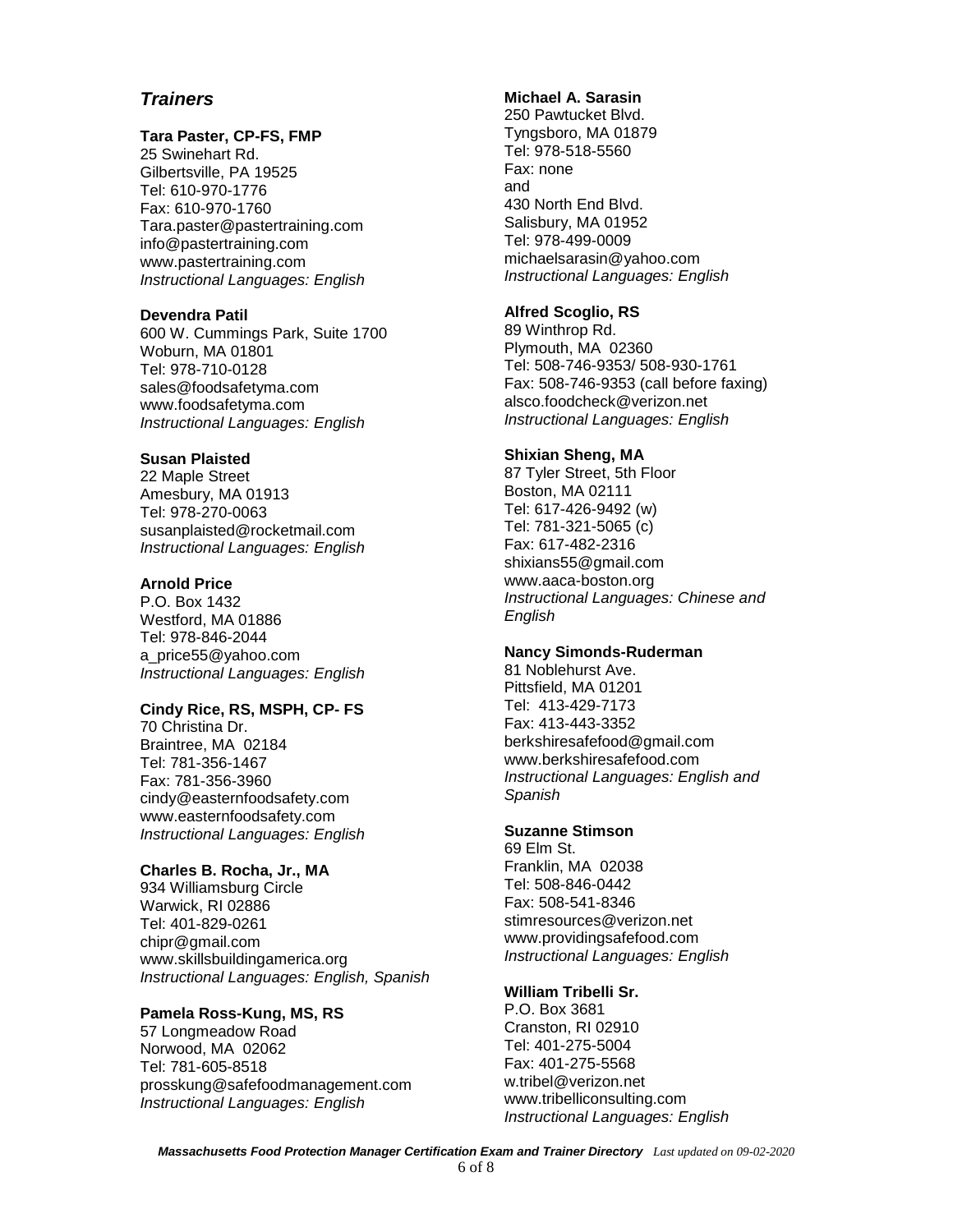## **Vince Ventresca**

968 Washington St. 2nd Floor Stoughton, MA 02072 Tel: 781-344-6344 Fax: 781-341-3978 pventresca@esiqual.com *Instructional Languages: English, Portugese Spanish*

#### **Sam Wong, Ph.D.**

West Boylston, MA 01583 mdconsulting@charter.net *Instructional Languages: Chinese*

## **Steven D. Yenco**

81 Yankee Peddler Path Madison, CT 06443-2641 Tel: 203-245-7073 Fax: 203-245-7073 sdyenco@basyc.com *Instructional Languages: English*

#### **Khalil Zadeh, DVM, MPH**

70 Shawmut Road Canton, MA 02021 Tel: 781-401-9999 / 781-401-9944 Fax: 781-401-9998 kszadeh@lapucklabs.com *Instructional Languages: English*

## *Academia, Industry Associations, and Online Courses of Study*

# **Cape Cod Cooperative Extension**

**(Barnstable County)** P. O. Box 367 Barnstable, MA 02630 Tel: 508-375-6690 Fax: 508-362-4518 www.capecodextension.org *Instructional Languages: English*

## **Food Marketing Institute - SuperSafe Mark Program**

2345 Crystal Dr. Arlington, VA 22202 Tel: 202-220-0659 Fax: 202-220-0876 www.supermark.com *Instructional Languages: English*

## **MA Restaurant Association**

160 East Main Street – Suite 2 Westborough, MA 01581 Tel: 508-303-9905 www.themassrest.org *Instructional Languages: English*

## **Massasoit Community College**

1 Massasoit Blvd Brockton, MA 02302-3996 Tel: 508-588-9100 Ext.1307, Ext.1509, Ext.1692 Fax: 508-427-1250- Brockton Campus www.massasoit.mass.edu-brockton/canton *Instructional Languages: English* 

## **North Shore Community College**

Ferncroft Rd. Danvers, MA 01923 Tel: 978-762-4000 *Instructional Languages: English* Tel: 413-545-0552 Fax: 413-545-1074 http://www.umass.edu/umext/nutrition/progr ams/food\_safety/index.html *Instructional Languages: English*

## **UMASS Extension Nutrition Education Program**

**Department of Nutrition** Chenoweth Laboratory University of Massachusetts Amherst, MA 01003-9282 Tel: 413-545-1079 Fax: 413-545-1074

## **TAP Series, LLC**

5655 Lindero Canyon Rd., Suite 501 Westlake Village, CA 91362 Tel: 888-826-5222 Fax: 818-889-8798 info@tapseries.com www.tapseries.com *Instructional Languages: English and Spanish online course of study*

## **Premier Food Safety**

1532 W Commonwealth Avenue, Suite A Fullerton, CA 92833 Tel: 800-676-3121 info@PremierFoodSafety.com www.PremierFoodSafety.com *Instructional Languages: English online course of study*